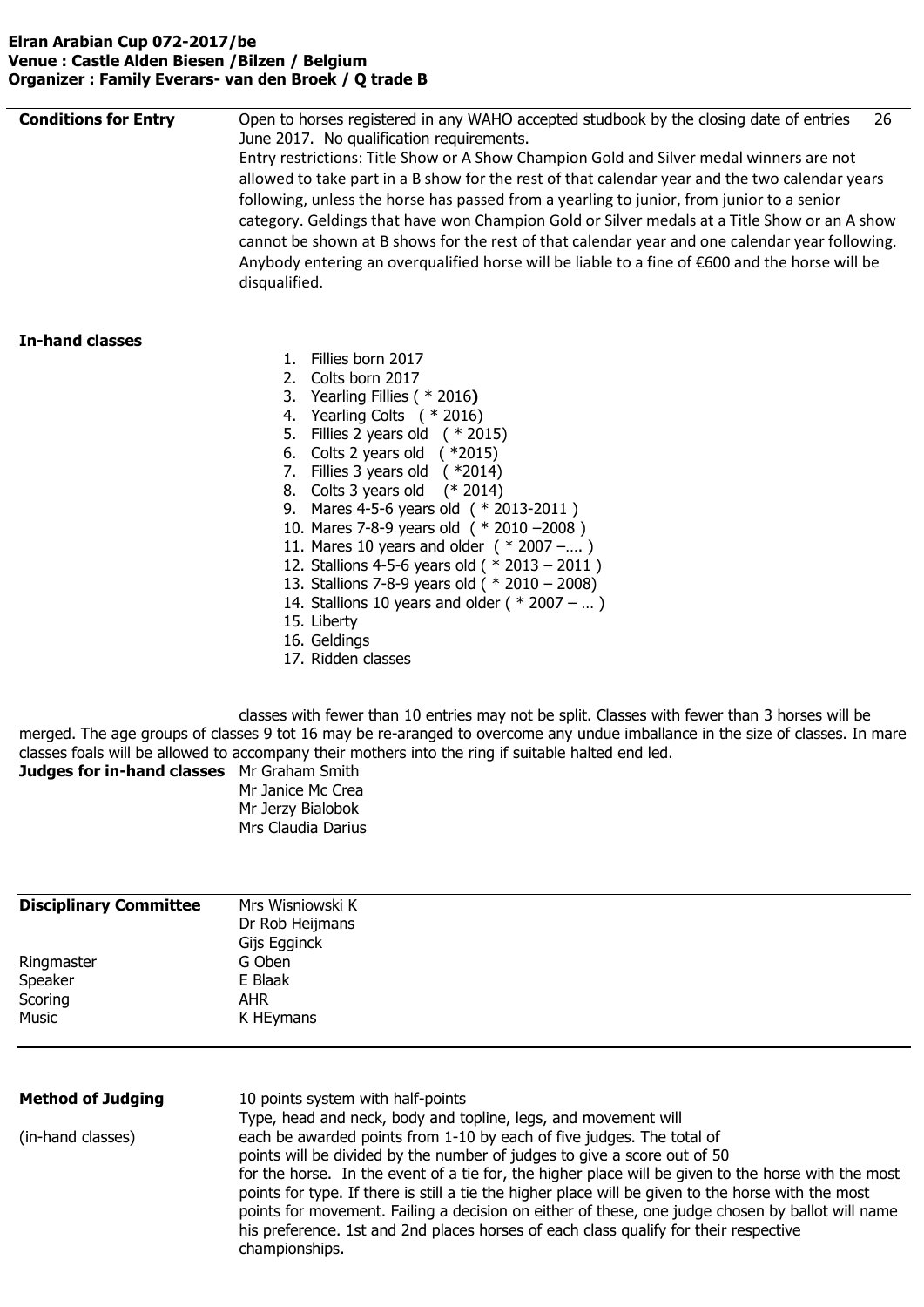#### **In-hand Championship c) Open method**

The Gold, Silver and Bronze medal winners will be selected from amongst all the horses which have qualified in their respective classes for each championship.

The number of horses qualified from each class will be officially announced by the show organizer in the schedule and the show catalogue.

- 1. The Championships will be judged as follows:
	- a. All the horses qualified for the championship will enter the ring and line up according to the numerical order of their catalogue numbers.
	- b. The horses will be judged individually, standing and trotting.
	- c. Each judge will nominate his choice for gold silver and bronze medals together at the same time, from amongst all the horses qualified for the championship.

Points will be given to the nominated horses as follows:

- A horse nominated by a judge for Gold Medal will receive 4 points.
- A horse nominated by a judge for Silver Medal will receive 2 points.
- A horse nominated by a judge for Bronze Medal will receive 1 point.

The Gold Medal will be awarded to the horse with the highest number of championship points. The Silver Medal will be awarded to the horse with the 2<sup>nd</sup> highest number of championship points. The Bronze Medal will be awarded to the horse with the  $3<sup>rd</sup>$  highest number of championship points.

In the case of a tie, the Rules for Ties in championships will be followed.

The judges will not discuss the horses.

- 2. A fourth horse will be selected, which will become the Bronze medal winner should one of the three medal winners be disqualified. If this exhibit is not apparent from the voting papers, the judges will be asked to nominate one. This horse will not be announced. In the event that two or more of the medal winners are disqualified, no further substitution will be made.
- 3. All horses that qualify for their respective Championships must take part in the Championship. Unless a certificate from the DC veterinarian is produced, failure to compete will disqualify the horse from the show, with its record of score and class placing being deleted and the horse being disqualified from showing for the period of one year as from the date of the show. In the event of a disqualification, horses placed behind the disqualified horse will move up a place in the class. Should a horse be sent out of the ring by the judges or taken out by the handler for any reason, it will be deemed to have taken part in the championship.
- 4. In Title and A shows all horses that qualified for their respective Championship must remain at the showground until after their championships.

#### **Foal Classes**

In those shows where foal classes are held:

- a) Foals may not compete in EAHSC Championships, nor will they qualify for any future Title or A Show.
- b) When foal classes are organized at EAHSC affiliated shows, the EAHSC Rules will apply.
- c) Foals must have a minimum age of four weeks at the date of the show, and must be shown at foot (with the dam) up to 6 months of age. Orphaned or rejected foals under six month may not be shown.
- d) The use of metal halters and halters with metal chains is forbidden.
- e) A comparative judging system is recommended.
- f) All the rules pertaining to foal classes must be clearly indicated in the schedule and the catalogue.
- g) With regards to stricter rules for the welfare of foals, organisers may introduce their own rules as long as these are presented to ECAHO for approval prior to sending out the schedule and are clearly stated in the show schedule and catalogue.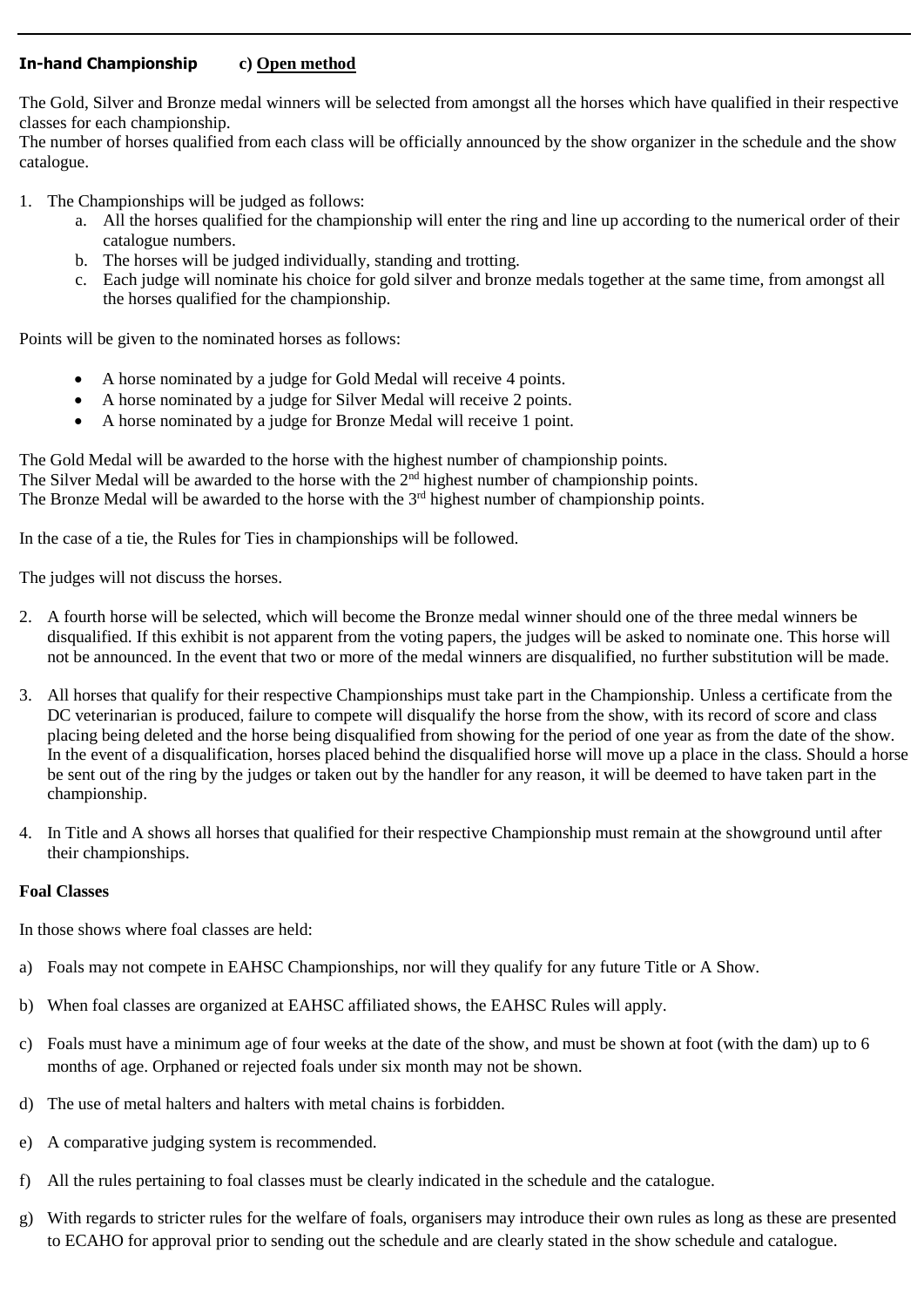#### **Foals - for identification purposes:**

Foals under six months shown in foal classes with their own mother need no special documentation, but the mother must have all necessary documents.

Foals over 6 months shown without their dam, foals from Embryo Transplant or foals with foster mothers which are shown in foal classes and do not yet have a passport, must be micro-chipped and in possession of a copy of the official Stud Book Registration form, showing the micro-chip number and the graphic description of the foal.

| <b>Documents</b>                                                                                                                                                                                                                                                                                      | A photocopy of the vaccination certificate and the presently<br>at the show.<br><b>Blue Book 2017 is fully applicable</b>                                                                                                                                                                                                                                                                                    | valid registration document (passport) and pedigree showing name of horse, sex and date of<br>birth should accompany the entry for each exhibit so that errors in the catalogue and allocation<br>of horses to classes are avoided. Where the year only is given for date of birth, horses will be<br>deemed to have been born on 1st January. Passports for horses registered in Europe (or<br>registration Certificate for horses from outside Europe ) with graphic description to be presented |
|-------------------------------------------------------------------------------------------------------------------------------------------------------------------------------------------------------------------------------------------------------------------------------------------------------|--------------------------------------------------------------------------------------------------------------------------------------------------------------------------------------------------------------------------------------------------------------------------------------------------------------------------------------------------------------------------------------------------------------|----------------------------------------------------------------------------------------------------------------------------------------------------------------------------------------------------------------------------------------------------------------------------------------------------------------------------------------------------------------------------------------------------------------------------------------------------------------------------------------------------|
| Entry and stabling fees (if not sent with entry forms) should be payed by<br><b>Conditions of Payment</b><br>Bank-to-Bank draft payable to Q trade B bvba Elderenstraat 57 3700 Tongeren B.<br>Bank ref.: BNP Paribas Maastrichterstraat 6 3700 Tongeren B<br>IBAN BE59 0016 9176 9926 BIC : GEBABEBB |                                                                                                                                                                                                                                                                                                                                                                                                              |                                                                                                                                                                                                                                                                                                                                                                                                                                                                                                    |
|                                                                                                                                                                                                                                                                                                       | For foreigners, please add $12,50 \in \mathfrak{t}$ to the total amount payable.                                                                                                                                                                                                                                                                                                                             |                                                                                                                                                                                                                                                                                                                                                                                                                                                                                                    |
|                                                                                                                                                                                                                                                                                                       |                                                                                                                                                                                                                                                                                                                                                                                                              | The entry, stabling, publicity fees and sponsoring should be payed before 5 July 2014.                                                                                                                                                                                                                                                                                                                                                                                                             |
| <b>Entry Fees</b><br>(exclusive of VAT)                                                                                                                                                                                                                                                               | Entry fee per in-hand exhibit<br>Entry fee Amateur/ ridden/gelding<br>Entry fee Amateur /ridden/gelding<br>Permanent box                                                                                                                                                                                                                                                                                     | 95€<br>free in combination with box<br>30€<br>130€                                                                                                                                                                                                                                                                                                                                                                                                                                                 |
|                                                                                                                                                                                                                                                                                                       | The above stabling charges cover up to 4 nights as detailed below.<br>Entry forms should be posted to the Secretary :<br>Mr. & Mrs. Everars - van den Broek<br>Elderenstraat 57<br>B 3700 Tongeren Belgium.<br>Fax: +32 12263133                                                                                                                                                                             |                                                                                                                                                                                                                                                                                                                                                                                                                                                                                                    |
|                                                                                                                                                                                                                                                                                                       |                                                                                                                                                                                                                                                                                                                                                                                                              | There will be no refund of entry fees, except when an entry has to be refused because the show is being over-subscribed.                                                                                                                                                                                                                                                                                                                                                                           |
| <b>Stabling</b>                                                                                                                                                                                                                                                                                       | Stabling available 4 nights (10.00 hrs 13th July-10.00 hrs 16th July)<br>Straw will be supplied.<br>Hay and extra straw will be available for free.<br>Horses must be put into the boxes allocated to them.<br>ANY EXHIBITOR'S HORSE OCCUPYING STABLING NOT ALLOCATED TO IT (THUS<br>PREVENTING USE OF THE STABLE BY THE RIGHTFUL OCCUPIER), WILL NOT BE<br>ALLOWED TO COMPETE FOR THE DURATION OF THE SHOW. |                                                                                                                                                                                                                                                                                                                                                                                                                                                                                                    |
| <b>Starting Order</b>                                                                                                                                                                                                                                                                                 | The show organisers will decide the classes. The starting order will be<br>decided by lot (and NOT in the order in which entries are received).<br>Exhibit number sheets for the in-hand classes and liberty which are to be returned, will be<br>obtained at the secretary at the showground on payment of $12,50 \in$ deposit.                                                                             |                                                                                                                                                                                                                                                                                                                                                                                                                                                                                                    |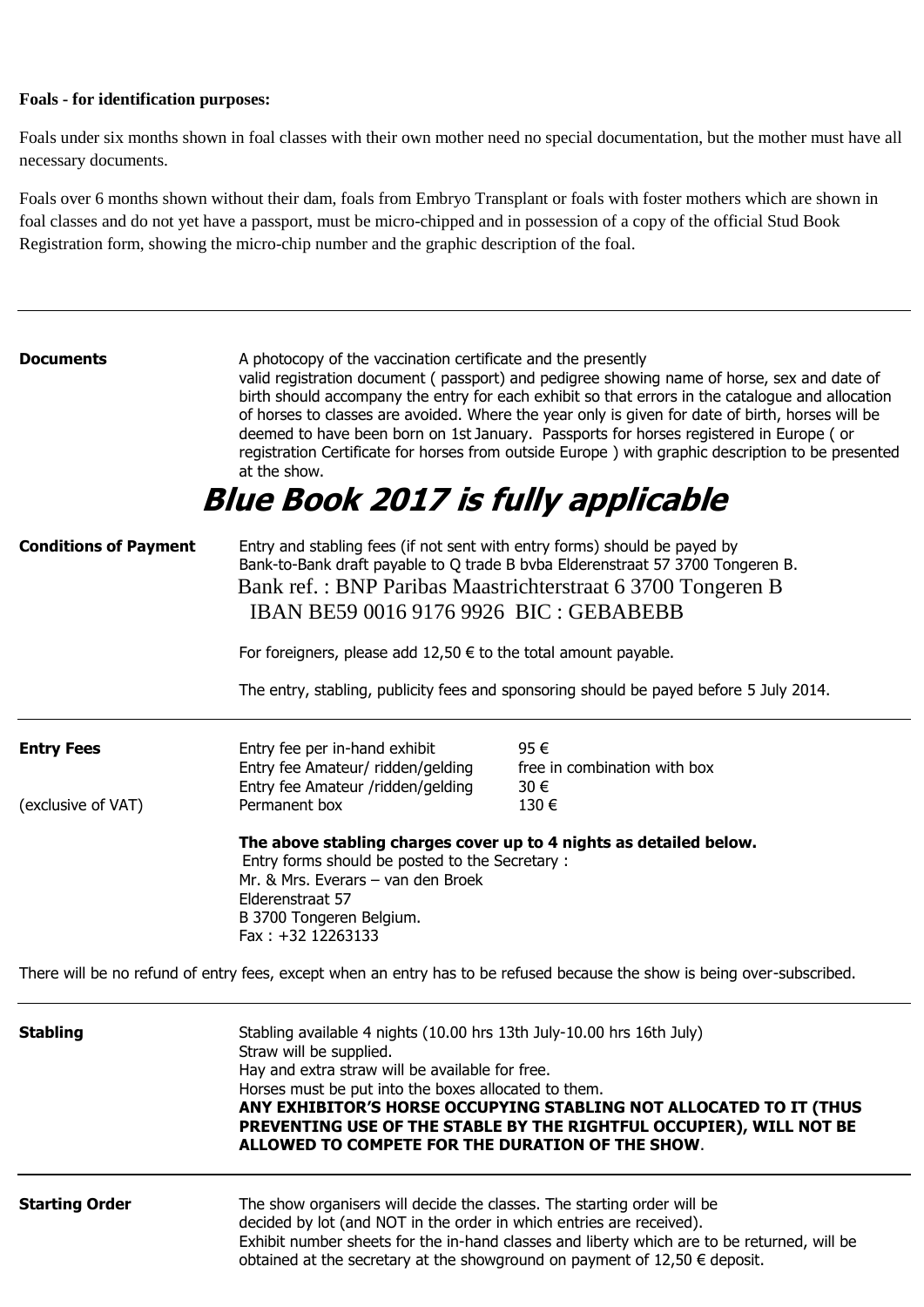| <b>Dress</b>                            | Handlers in in-hand classes are requested to wear predominantly white clothing. In-hand horses<br>must be shown in normally accepted show bridles or headcollars which are of sufficient strength<br>to ensure the exhibits do not get loose in the ring. Colts and stallions ages 3 years and over must<br>be bitted. The penalty for owners of horses which get loose in the ring will be an immidiate fine<br>of 75 $\epsilon$ for each offence and the horse will be shown last in his class.                                                                      |                                                                     |  |
|-----------------------------------------|------------------------------------------------------------------------------------------------------------------------------------------------------------------------------------------------------------------------------------------------------------------------------------------------------------------------------------------------------------------------------------------------------------------------------------------------------------------------------------------------------------------------------------------------------------------------|---------------------------------------------------------------------|--|
| <b>Protests</b>                         | Protests will be handled in accordance with ECAHO Rules except that no<br>deposit need be lodged in the event of an alleged incorrect calculation of results.                                                                                                                                                                                                                                                                                                                                                                                                          |                                                                     |  |
| <b>Vaccination against</b><br>influenza | All horses have tho have their vaccination certificates endored by a<br>veterinary officer. Horses need 2 or 3 primary vaccinations againts<br>influenza not less than 21 days and no more than 92 days apart.<br>Vaccination regulations will follow those of the FEI.(6months interval)<br>NO HORSE WILL BE ACCEPTED IF IT HAS RECEIVED AN INJECTION OF INFLUENZA VACCINE<br>WITHIN THE TEN DAYS PREVIOUS TO THE SHOW.<br>HORSES WITHOUT A VALID VACCINATION CERTIFICATE WILL NOT BE ALLOWED TO<br><b>COMPETE.</b> Original documents have to be presented on demand |                                                                     |  |
| <b>Showers</b>                          | Showers for grooms will be available on the showgrounds.                                                                                                                                                                                                                                                                                                                                                                                                                                                                                                               |                                                                     |  |
|                                         | <b>Doctor, vet and blacksmith</b> A doctor, a vet and a farrier will be available throughout the show.<br>Costs are to be covered by the exhibitor.                                                                                                                                                                                                                                                                                                                                                                                                                    |                                                                     |  |
| Costs                                   | The organisers, accept no liability for exhibitors' costs.                                                                                                                                                                                                                                                                                                                                                                                                                                                                                                             |                                                                     |  |
| <b>Liability disclaimer</b>             | The organisers shall not be liable for death, injury, disease or damage to<br>any person, horse or property howsoever caused.<br>It is, furthermore, an express condition of entry that each entrant shall indemnify the organisers<br>against all actions, costs, claims, demands or liability whatsever arising out of any action in which<br>he or she may be concerned.                                                                                                                                                                                            |                                                                     |  |
| <b>Charges for admission</b>            | <b>Spectators</b><br>Children $-12$ years<br>Car park<br>Caravan space<br>Catalogues                                                                                                                                                                                                                                                                                                                                                                                                                                                                                   | free<br>free<br>free<br>25 € (make reservation on entry form)<br>5€ |  |
| <b>Changes</b>                          | The organisers have the right to cancel all arrangements at their discretion in the event of an Act<br>of God.                                                                                                                                                                                                                                                                                                                                                                                                                                                         |                                                                     |  |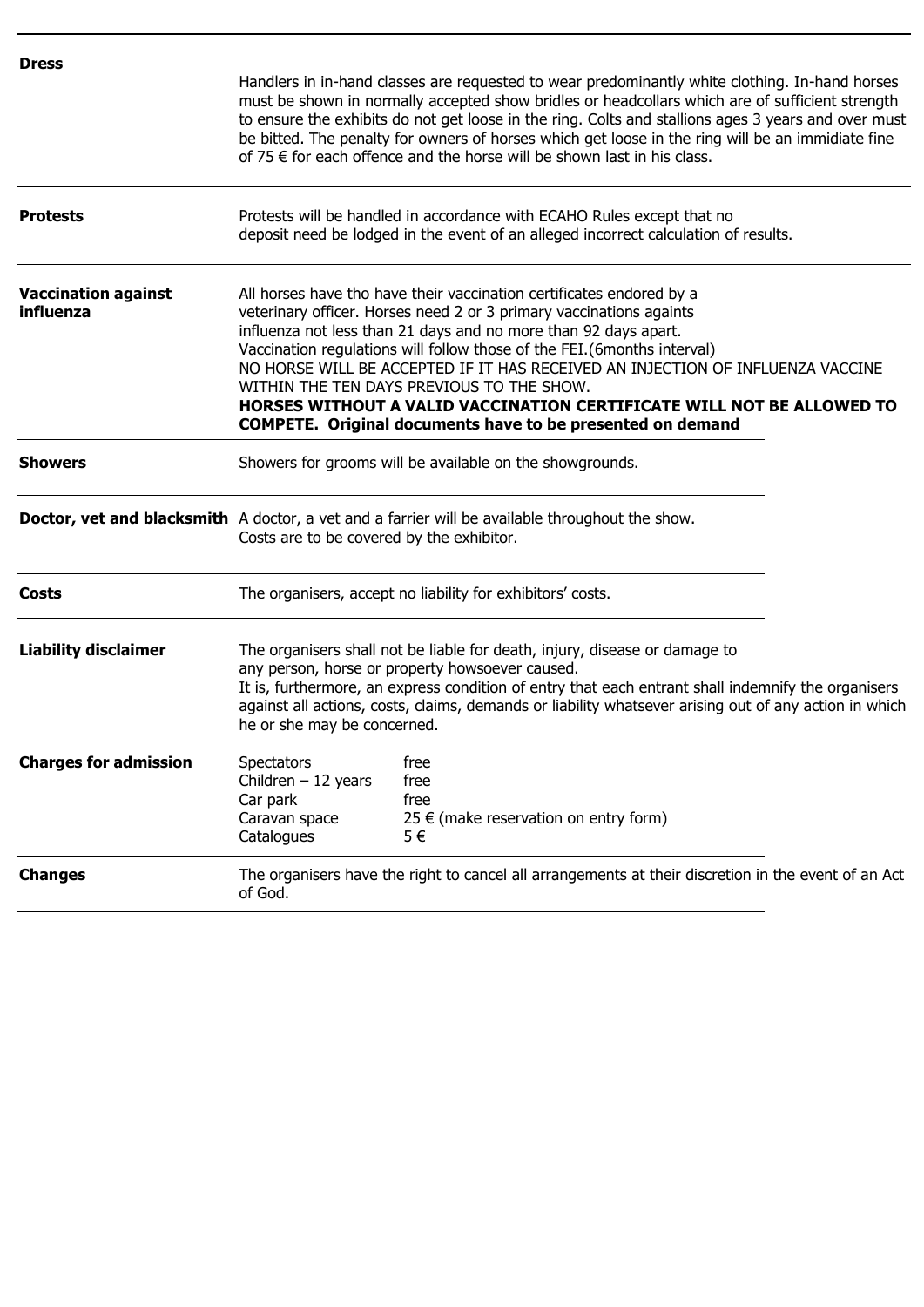## NAME SPONSOR :



| NAME SPONSOR : |  |
|----------------|--|
|                |  |
|                |  |
|                |  |
|                |  |
|                |  |

 Bank ref. : BNP Paribas Maastrichterstraat 6 3700 Tongeren B IBAN BE59 0016 9176 9926 BIC : GEBABEBB

| □                | Advertising in the offical catalogue                                                                                                                                |              |                                                                                                                                                                                                                                                                                                                                                                                                                                                                                                                                                                |
|------------------|---------------------------------------------------------------------------------------------------------------------------------------------------------------------|--------------|----------------------------------------------------------------------------------------------------------------------------------------------------------------------------------------------------------------------------------------------------------------------------------------------------------------------------------------------------------------------------------------------------------------------------------------------------------------------------------------------------------------------------------------------------------------|
|                  | size DIN A4<br>additional charge for the litho, if no litho is available                                                                                            |              | 2.500 €<br>□<br>sponsor Gold<br>sponsoring of 1 classe, delivery of the trophy and continual publicity<br>$\frac{1}{2}$<br>trough the loudspeaker system during the show-event<br>1 page publicity in full colour in the catalogue                                                                                                                                                                                                                                                                                                                             |
| ❏<br>□           | 1/1 page (4 colours)<br>1/ <sub>2</sub> page (4 colours)                                                                                                            | 750€<br>350€ | 1 exclusive VIP-table (6 persons) on the long side of the showring<br>$\bar{\phantom{a}}$<br>6 free entries (for 2 days)<br>1 bottle of champagne<br>advertisement board on the show ground<br>$\overline{\phantom{a}}$                                                                                                                                                                                                                                                                                                                                        |
| □                | <b>VIP-table</b>                                                                                                                                                    |              | VIP parking space<br>L.                                                                                                                                                                                                                                                                                                                                                                                                                                                                                                                                        |
| □<br>□<br>□<br>▫ | 1 table $+$ 6 chairs around the main ring 2 days<br>free entrance for 6 persons<br>1 bottle of champagne<br>Vip PArking                                             | 750€         | sponsor Diamond<br>□<br>private<br>sponsoring of 1 championship or 2 classes, delivery of the trophy and<br>▫<br>continual publicity trough the loudspeaker during the show-event<br>1 page publicity in full colour in the catalogue<br>1 exclusive VIP-table (6 persons) in the middle of the long side of the<br>$\overline{a}$<br>showring<br>6 free entries (for 2 days)<br>1 bottle of champagne + all soft drinks included<br>$\bar{\phantom{a}}$<br>6 persons VIP-menus (for 2 days) + 1 room in hotel (friday + Saturday)<br>$\overline{\phantom{a}}$ |
| $\Box$           | <b>Sponsorships</b>                                                                                                                                                 |              | advertisement board on the show<br>VIP-parking space<br>$\overline{\phantom{a}}$<br>Entries all horses and boxes                                                                                                                                                                                                                                                                                                                                                                                                                                               |
| $\Box$           | sponsor Silver<br>1 Vip table on short side of the showring<br>Vip parking space<br>1 page full colour of publicity in the catalogue<br>6 free entries (for 2 days) | 1500€        | Banner with link on live stream<br>$\pmb{\ast}$<br>sponsor Best in show Briljant<br>private<br>sponsor elran Best in show $+$ gift to all participants in name of<br>sponsor + advertising on all publicity                                                                                                                                                                                                                                                                                                                                                    |
|                  |                                                                                                                                                                     |              | TOTAL:<br>…………………………………€                                                                                                                                                                                                                                                                                                                                                                                                                                                                                                                                       |
|                  |                                                                                                                                                                     |              | Signature:<br>All prices vat excl.                                                                                                                                                                                                                                                                                                                                                                                                                                                                                                                             |
|                  |                                                                                                                                                                     |              |                                                                                                                                                                                                                                                                                                                                                                                                                                                                                                                                                                |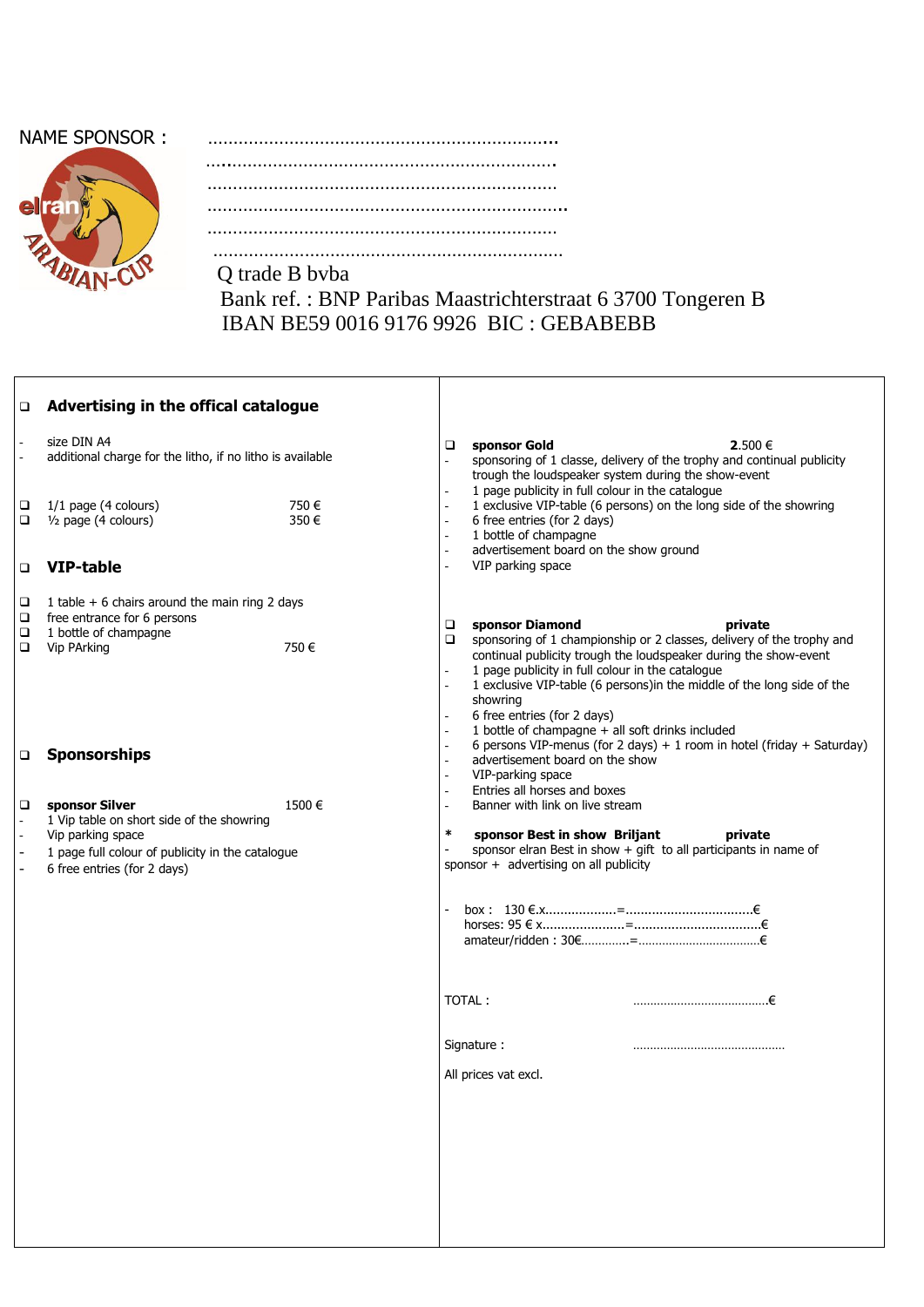# **IMPORTANT**

- **Please effect all your payments before the 26 th June 2017**
- **Please note that no entry form is valid without signature**
- **Photocopies of the presently valid registration documents should be inclosed**
- **Inscriptions, boxes, Gala Dinner, sponsoring, exc. should be ordered by using the entry form .**
- **Closing date of entries 26.06.2017**

**We wish you a lot of fun during this unforgettable show and to all participants**

# **GOOD LUCK !!!**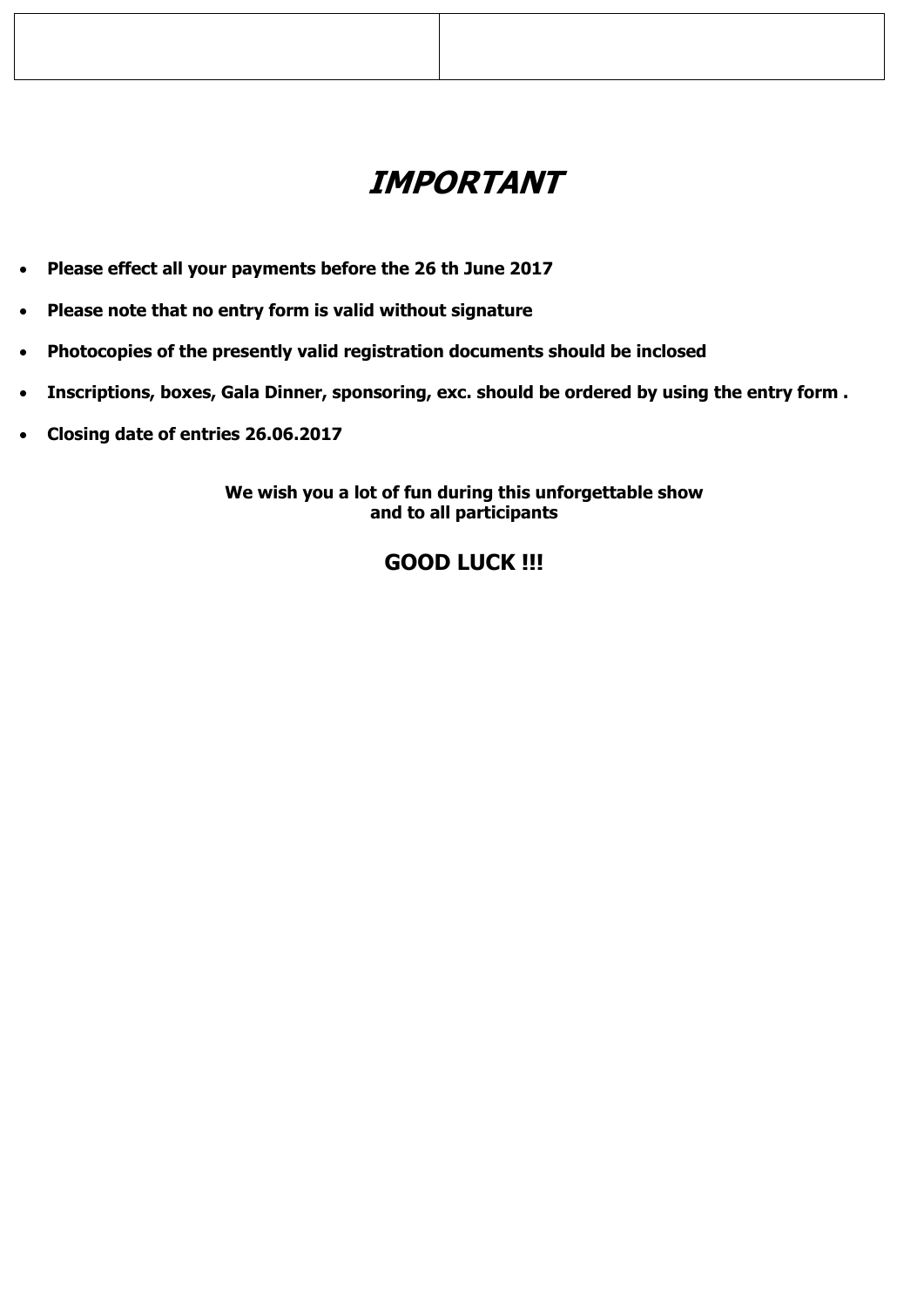### **Rules for Conduct of Shows**

1. By participating at a show, show organisers, judges, exhibitors, owners and handlers agree that they will unconditionally submit themselves and the persons assisting and accompanying them to the "Rules for Conduct of Shows" and, as regards veterinary matters and drug misuse, to the relevant ECAHO Veterinary Regulations and ECAHO Rules for Medication Control. The accompanying persons include e.g. trainers or persons representing the show organizer as well as assistants of any of those persons. They will accept the jurisdiction of the Disciplinary Committee (DC), the Standing Disciplinary Committee (SDC) and the ECAHO Appeals Committee (EAC).

The person who has signed the entry form will be considered to be the person responsible for the horse in question. These Rules will be interpreted when necessary under the provisions of the laws of Switzerland.

Show organisers are not permitted to introduce rules which are in conflict with the EAHSC "Rules for Conduct of Shows".

2. Horses must be accompanied at the show by a horse passport containing all vaccination records. Those horses coming from a country that does not issue a passport, must be accompanied by an official Registration document which includes a graphic description and all vaccination records. If, when a horse attends a show, it's passport is at the Registry for any reason, then a letter from the registrar attesting to this must be provided along with a photo-copy of the passport, including the description and the vaccination records.

#### **The show organizer**

- 3. The show organiser reserves the right to refuse an entry, but must give the reason for refusal in writing.
- 4. The show organizer will issue a printed show catalogue. The name of every horse must be printed in the show catalogue, as well as the names of sire and dam, (and maternal grandsire if possible), date of birth, colour, the names of the breeder and the owner. Should a horse's name not be mentioned in the catalogue, its participation at the show will be allowed only if the exhibitor cannot be blamed for the omission; it will be for the DC to decide.

The show catalogue shall furthermore contain:

- The names of all the Officials,
- The Rules for Conduct of Shows,
- The judging system used, the rules for ties and the rules for championships, rules for foal classes (where applicable)
- For Shows where prize money is awarded the total amount and distribution of the prize money.
- 5. No class may be split unless there are more than 10 horses entered. Combination of a class with the next age group of the same sex is permitted if the number of entries for the class is below three.
- 6. a) No announcement indicating the identity, breeding or past performance of exhibits, or the identity of their owners will be made during judging. It is, however, permissible for this information to be given out after the judges score sheets have been collected for each exhibit.

b) Show organisers will not release details of competitors or their exhibits to the press at any time prior to the catalogue being put on sale at the showground. Catalogues will not be offered for sale, published or posted on internet more than one day before the commencement of the show.

7. a) No member of the show organising team may judge, or officiate as member of the Disciplinary Committee.

b) If an ECAHO Official or a member of their family is a part of the Organizing Committee of an independent A or Title show, which is not organized by the National Association of the country where the show is held, then that Official cannot officiate at any other A or Title shows.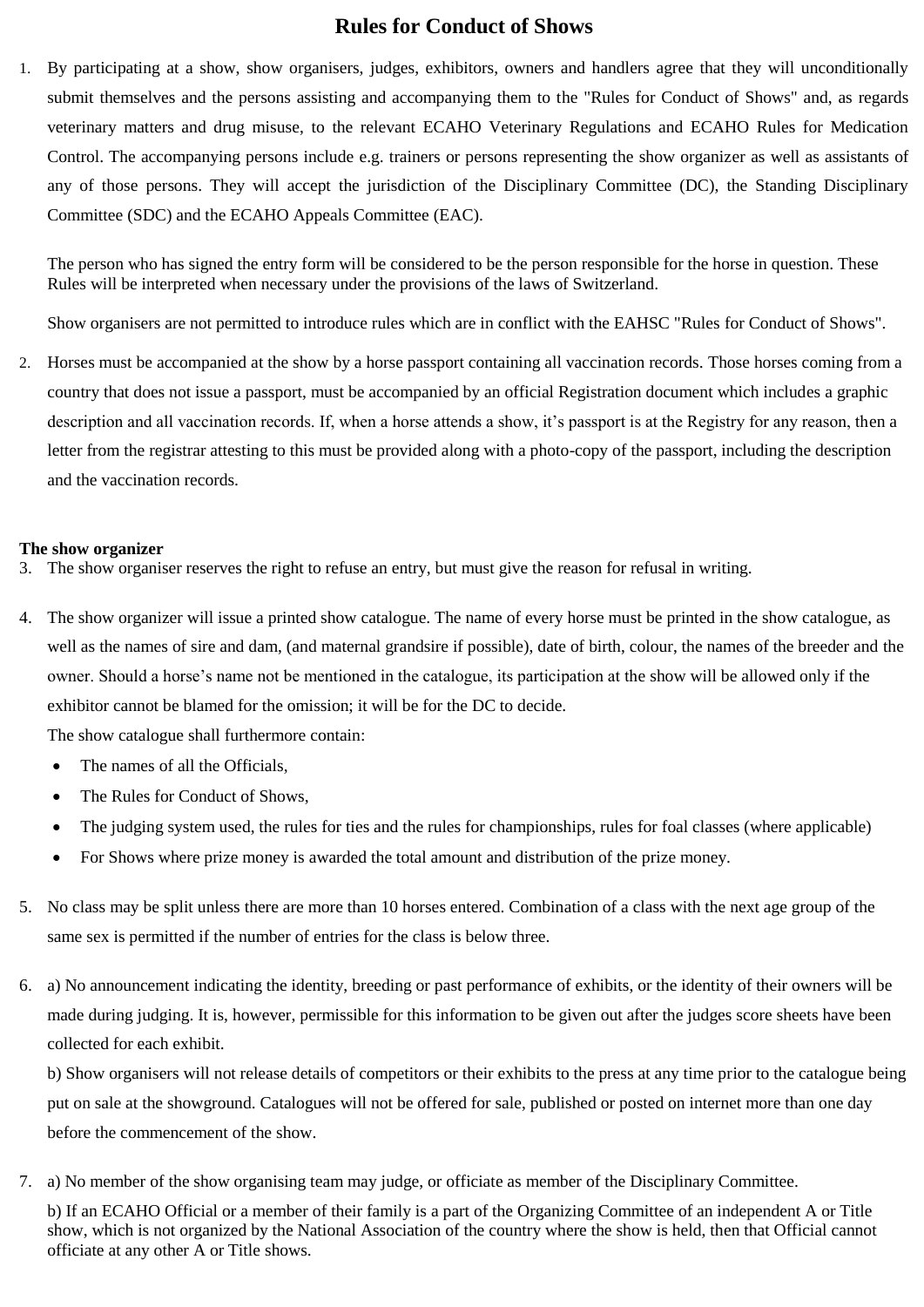c) Members of the Organizing Committees of A and Title shows may not enter their own horses in a Show which they organize.

- 8. The show organizers will ensure a proper rotation of judges.
- 9. The show organiser will provide appropriate transport, accommodation and meals during the show, for the judges, DC members, ring master and any other ECAHO show officials. If a judge, DC member or ring master cancels the invitation after the travel arrangements have been made, he will pay all the costs arising out of this booking.
- 10. No gifts in the form of fees or money are allowed to be paid or given by the organiser, nor accepted by the judges, DC members and ring masters. Material gifts are allowed.

#### **Judges, DC Members, Ringmasters and respective probationers, hereafter referred to as 'Official(s)'**

11. Officials invited to officiate at ECAHO affiliated shows agree to do so with integrity and honesty and to carry out their duties solely with the objects of ECAHO and the welfare of the horses in mind.

12. a) Officials appointed at a show will not knowingly officiate in a class in which horses are entered concerning which there may be an actual or apparent conflict of interest. No official appointed at the show may exhibit, ride, drive or handle an entered horse or pursue any other activity not consistent with his duties at the show in which he is officiating.

b) Exhibitors will declare on the entry form any actual or apparent conflict of interest with any of the officials invited for the show. Any exhibitor not declaring an existing conflict of interest, of which he is aware, will forfeit all entry fees and will be prevented from showing the horse.

c) Organizers will not accept any entries for which any actual or apparent conflict of interest with one of the appointed officials has been indicated by the exhibitor, unless a reserve official is available.

d) Judges will not visit exhibitors' premises or accept exhibitors' hospitality or gifts immediately before or during the show concerned, or accept any other benefits that could bring into question the judge's integrity or honesty.

13. a) An actual or apparent conflict of interest may occur if a horse is exhibited that:

- Is being trained or handled by a member of the officials family
- has been bought or sold by an official either as owner or agent
- has been bred or is owned in whole or part by the official or by a member of the official's family, or business partner in an Arab horse business venture
- has been leased by the official, at any time
- has been bred by or is the property of a breeding organization in which the official is or was an employee
- has been regularly trained, examined or treated by the official in a professional capacity
- is the subject of an on-going negotiation to buy or lease, or a provisional purchase condition to which the official is a party.

An actual or apparent conflict of interest may further occur, amongst others, if the Judge, irrespective of the payment or receipt of a remuneration or any other consideration, during the period of one year (365 days) before a show at which the Judge officiates:

- has entered into any business relationship with an exhibitor at that show,
- has performed consulting for an exhibitor at that show,
- has purchased or sold a horse from or to an exhibitor at that show,
- was involved with the breeding of a horse of an exhibitor at that show,
- was involved in similar activities with an exhibitor at that show.

In case of doubt, the DC's decision will prevail

Any Official must decline to officiate if they consider themselves to have a conflict of interests concerning a horse, its' handler or its' owner(s).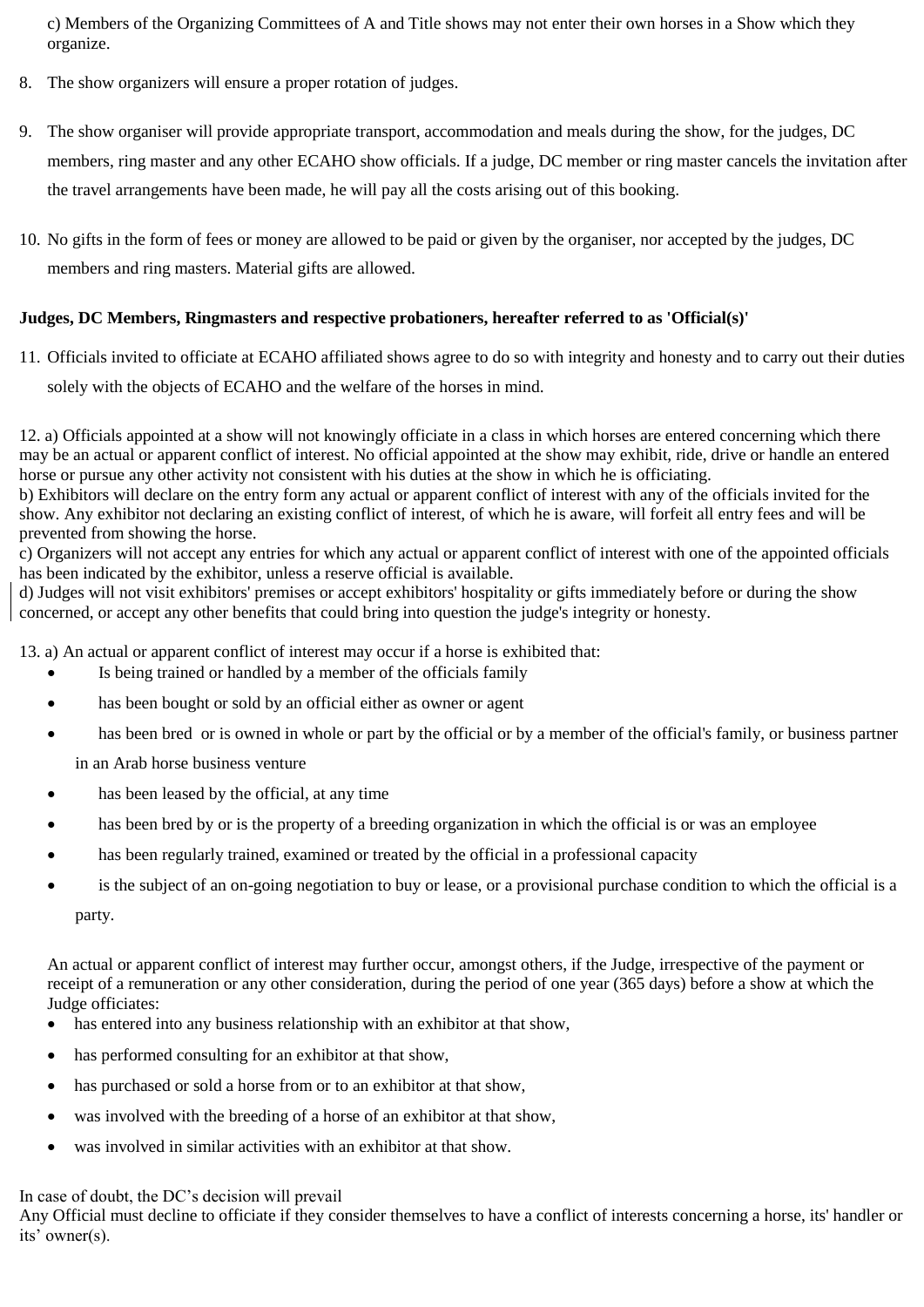13. b) If, during the show a conflict of interests of which the exhibitor was un-aware becomes apparent, the following options are available:

i) if the official with the conflict of interests is a judge or probationer judge,

- the judge or probationer judge will suspend his/her duties for the duration of the class and respective championship
- a published reserve judge or another judge from the judges panel may be used for the class and respective championship
- if the above mentioned (i) is not applicable and if no reserve judge is available or there are no more members of the judges panel, the total points in the class will be multiplied by the factor of planned number of judges divided by the actual number of judges, to calculate a comparable score in case of ties in championships

ii) if the official with the conflict of interests is a DC member, this DC member is not allowed to issue any yellow or red cards for the duration of the class and respective championship, but may continue all other duties

iii) if the official with the conflict of interests is a Ringmaster, this Ringmaster may be replaced for the duration of the conflict by:

- a reserve Ringmaster
- a member of the acting DC

All aspects concerning actual conflicts of interests and their consequences will be recorded in the DC report.

- 14. Judges will not consult the show catalogue before or during the show at which they are judging.
- 15. In the show ring, all communication between judges and handlers prior to the presentation of prizes will be through the Ringmaster.
- 16. Judges may withhold any award if in their opinion the exhibit does not merit such an award.
- 17. The judge, or if more than one, the panel of judges may request that the ring master show a handler a yellow or red card if they consider that there is abuse to a horse or that there is misconduct.

#### **Conduct of Halter Classes**

- 18. All handlers at A and Title Shows must be in possession of a valid handlers permit which they must present to the DC in order to participate in the Show.
- 19. Handlers will be neatly dressed. They may wear any costume normally worn in their country of origin. Handlers will not wear clothes carrying any form of advertising which discloses the connection of the horse they are handling.
- 20. The judge(s) may request that the ringmaster order unruly horses to be withdrawn.
- 21. The judge(s) may request that the ringmaster ask a handler to open a horse's mouth or pick up its feet for inspection.
- 22. Exhibits are to be judged standing, walking and trotting. Handlers who do not comply with the ring master's instructions regarding the above may be given a Yellow/Red card by the ring master.
- 23. a) Horses will appear in the collecting ring no less than 10 minutes before the start of the class. b) Exhibits that appear late (missing the walk around the ring) will be excluded from the class.
- 24. Stallions and colts aged three years and over may be shown wearing bridles and bits that are both secure and comfortable for the horse. All bridles without bits are equally to be both secure and comfortable for the horse. Any horse that is not under control will be removed from the show ring and disqualified.
- 25. a) Any horse becoming loose in the collecting ring is subject to a penalty (of a fine not exceeding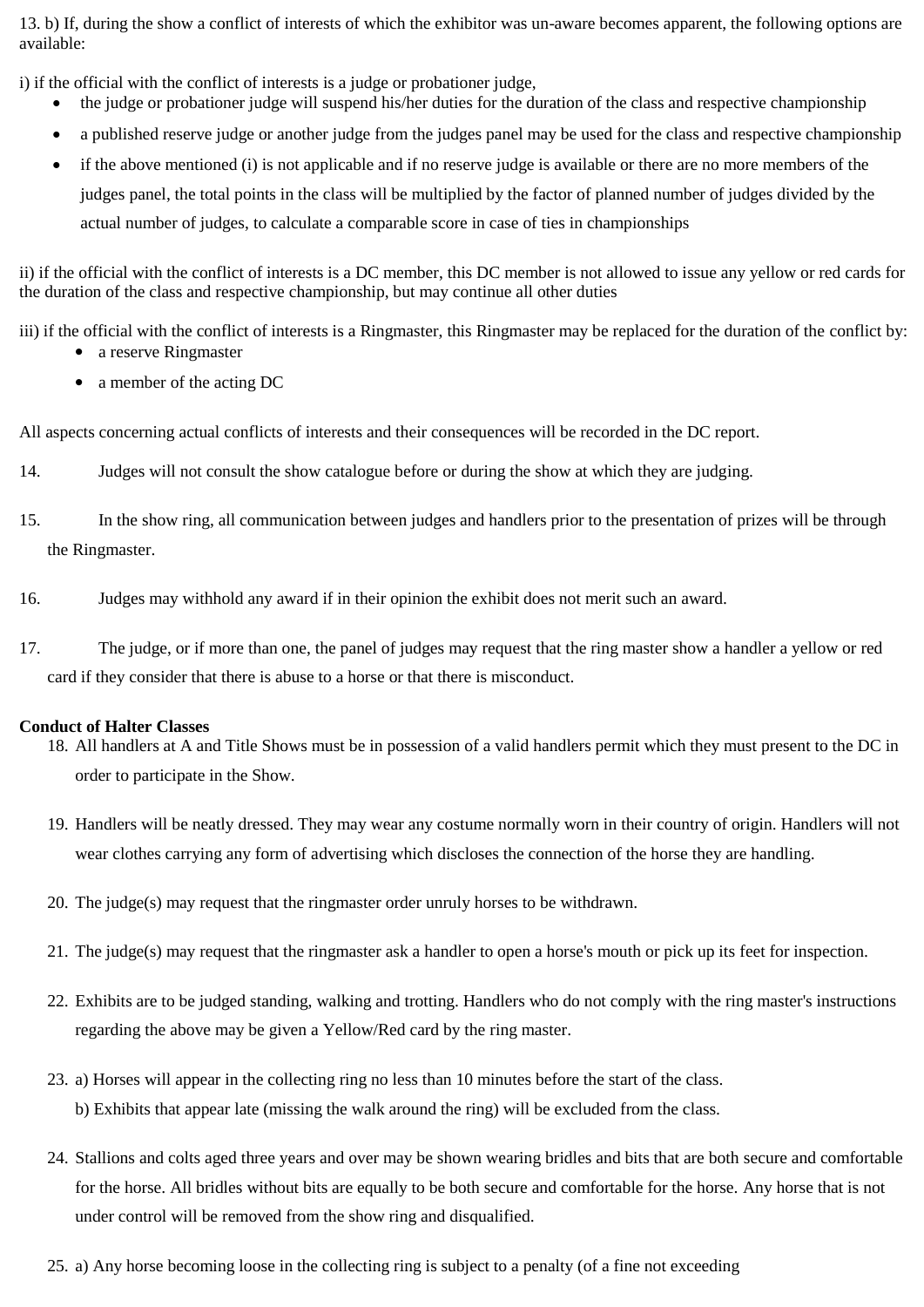100  $\epsilon$ ) at the discretion of the DC.

b) Any horse becoming loose in the show ring will immediately continue to be shown and is subject to a penalty (of a fine not exceeding  $100\epsilon$ ) at the discretion of the DC. Should the horse become loose a second time it will be disqualified.

26. spare

#### **Soundness**

27. Exhibits that appear to be lame may be assessed and placed by the judges. Judges may exclude any horse so lame that assessment will inflict pain.

28. spare

#### **Disguising of Exhibits**

- 29. No alteration of the basic colour of the skin, coat or hooves is permitted. Hoof paints, colourless varnishes, coat dyes, glitter spray and cosmetic operations including skin grafts are forbidden. Tail and mane hair extensions are forbidden. Colourless hoof oils, Vaseline or oil and white chalk used on white legs will be accepted.
- 30. Artificial methods of dilating the eyes or affecting the natural action of the horse or otherwise influencing its action or behaviour by oxygenating the bloodstream or by the use of weights or artificially weighted shoes, or by electrical or chemical treatment of any kind at any time before or during exhibition are forbidden.

Burns, cuts or other marks on the body of any exhibit in such places or positions as to indicate that prohibited methods have been used will be regarded as full and adequate grounds for exclusion of any exhibit from competition, at the discretion of the DC with veterinary advice.

31. a) In halter classes horses may be fully or partly body-clipped, subject to eyelashes being left uncut, hair inside the ears left unshaved and tactile hair left intact around the nose, muzzle and the eyes. Horses not fulfilling these criteria will not be allowed to participate. "Balding" is not encouraged.

b) No equipment intended to alter the natural appearance of the horse is permitted in the stables, including necksweats, neck collars, tailracks, hobbles or weights. Anyone using such equipment on the showground may be suspended by the DC for the period of the show.

32. spare

#### **Cruelty**

- 33. Excessive whipping or shanking, excessive stimulation by noise, excessive circling of the horse, intimidation, use of electric shock devices and infliction of pain by any means are forbidden in all parts of the showground or stable areas, at all times.
- 34. The above actions will be sanctioned.

#### **Enforcement**

- 35. **Verbal warnings:** DC members, ringmasters, stewards or show officials may issue verbal warnings. These are not recorded in the DC report.
- 36. **Yellow and red cards** may be issued by DCs and Ringmaster in the collecting ring and the main ring. They are issued to a handler and are a visible and public indication of an offence having been committed. The date and offence will be recorded in the DC report and must be made public by announcement at the show and/or on the ECAHO website and/or other usual means of communication of ECAHO.
- 37. **A yellow Card** may be issued if there is a further offence after a warning or it may be issued without such warning.